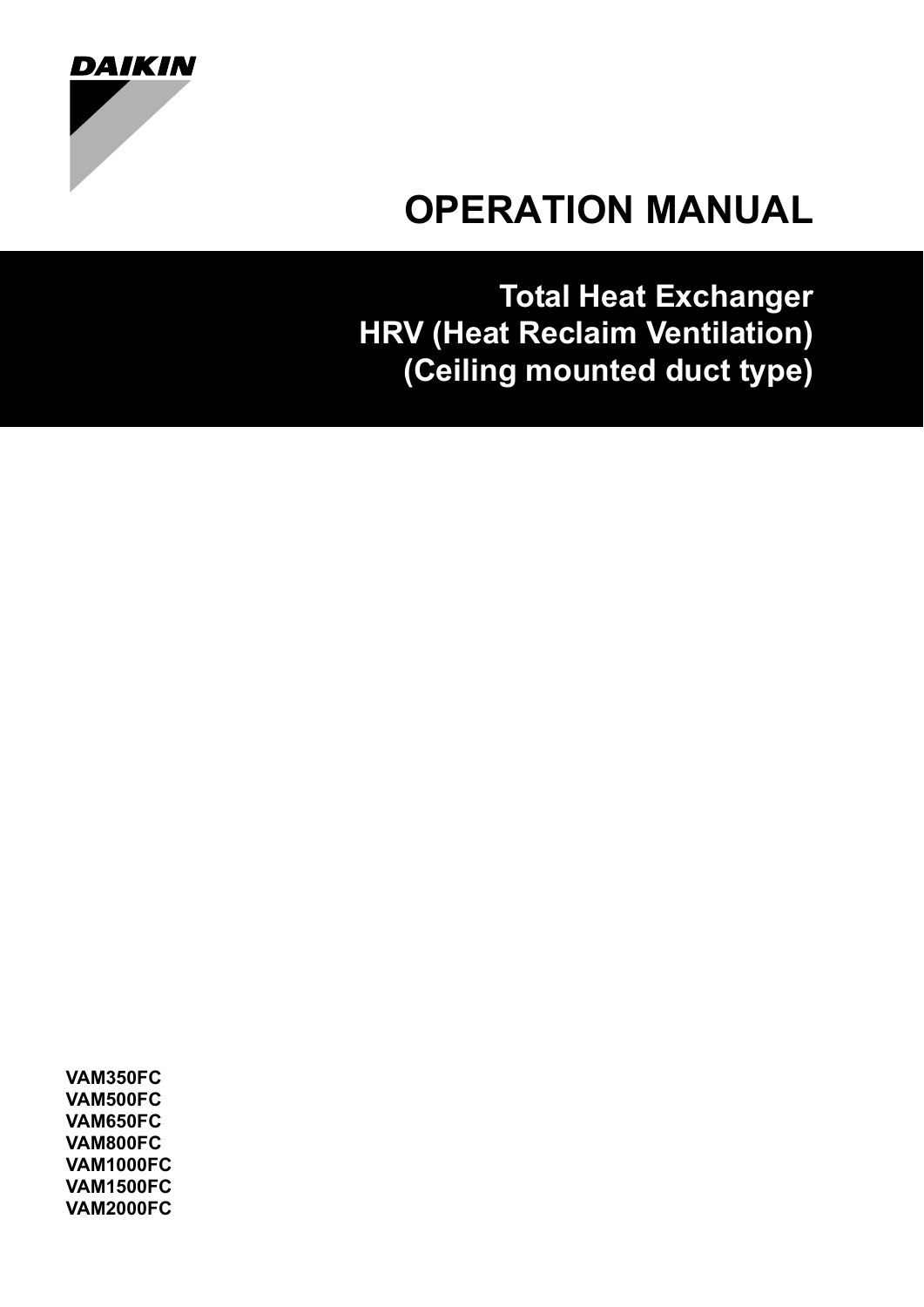<span id="page-1-0"></span>

<span id="page-1-1"></span>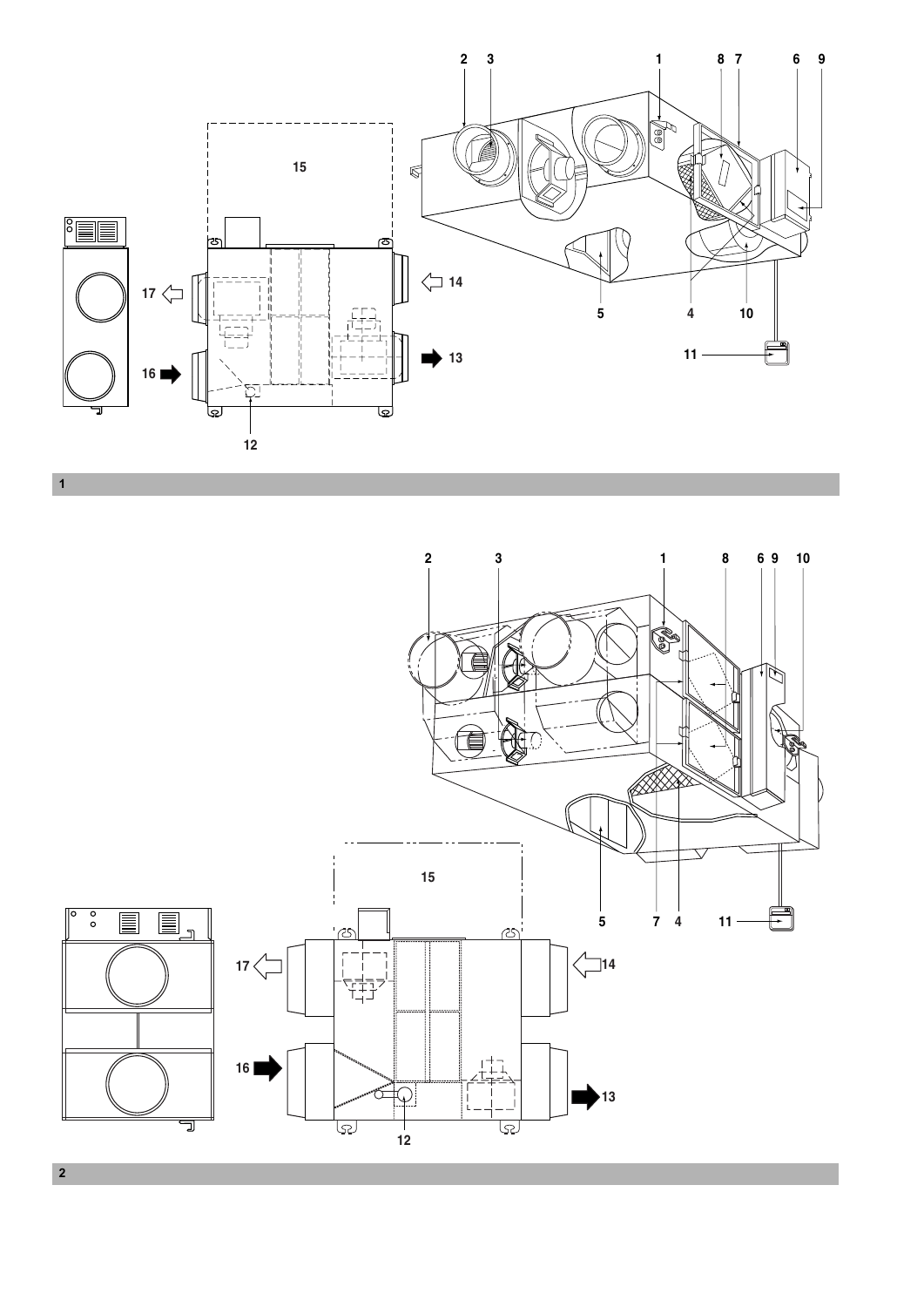<span id="page-2-0"></span>



<span id="page-2-1"></span>



<span id="page-2-2"></span>

<span id="page-2-3"></span>







<span id="page-2-4"></span>

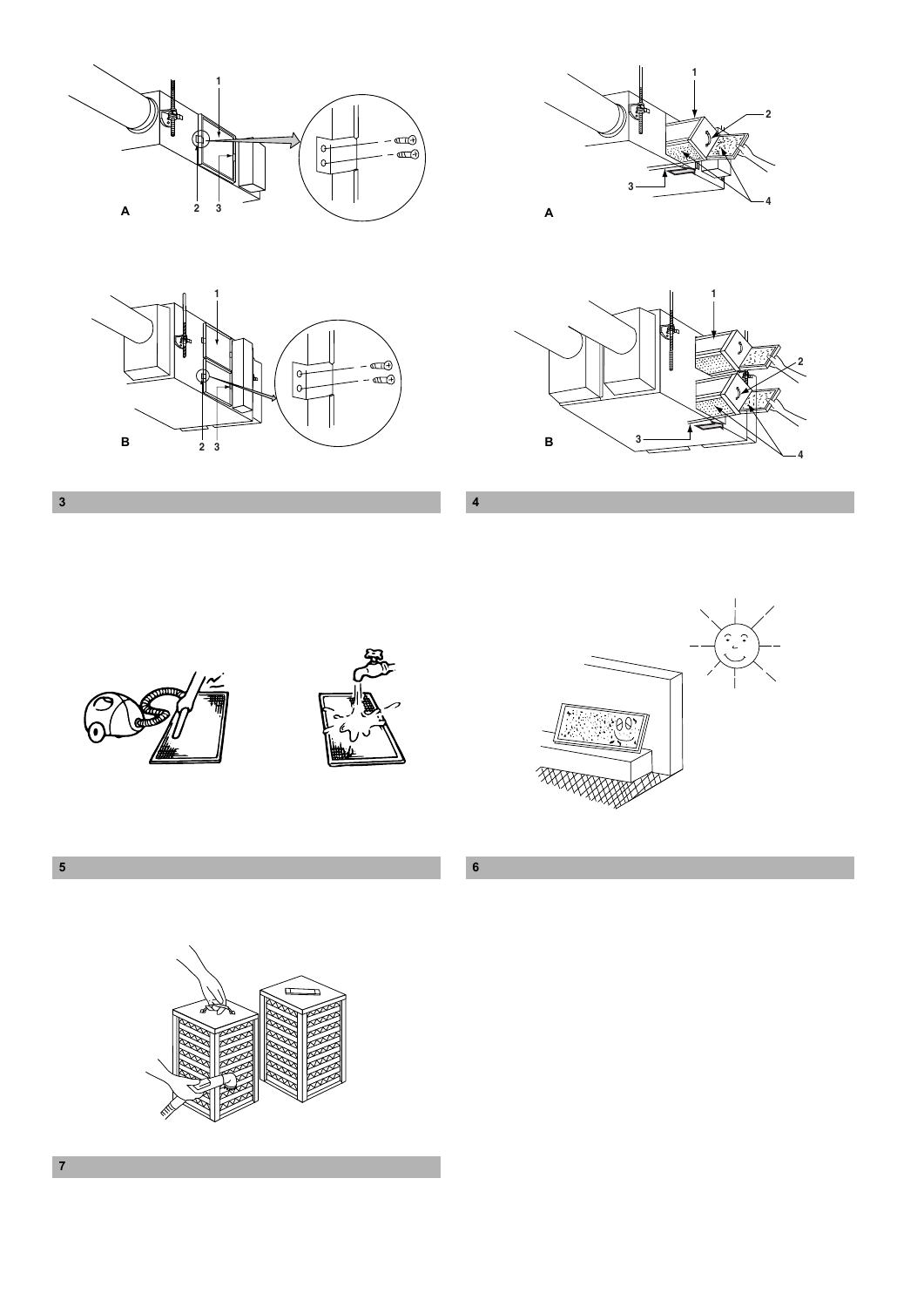VAM350F VAM800F VAM1500F VAM1000F

# **Contents** Page

VAM650F

Thank you for purchasing this Daikin HRV.

The original instructions are written in English. All other languages are translations of the original instructions.



Before using the DAIKIN HRV, be sure to read this operation manual thoroughly. If you have any problems or there is a malfunction, please refer to this operation manual. Please keep this manual for your future reference whenever you do not understand how to use it when something is wrong with the unit during the operation.

# <span id="page-3-2"></span>**Safety cautions**

Read the following cautions carefully and use your equipment properly.

Meaning of warning and caution symbols:

| WARNING        | Failure to follow these instructions properly may<br>result in personal injury or loss of life.                                                                |
|----------------|----------------------------------------------------------------------------------------------------------------------------------------------------------------|
| <b>CAUTION</b> | Failure to observe these instructions properly<br>may result in property damage or personal<br>injury, which may be serious depending on the<br>circumstances. |
|                | .                                                                                                                                                              |

**NOTE** These instructions will ensure proper use of the equipment. ▔▅

Be sure to follow these important safety cautions.

Keep these warning sheets handy so that you can refer to them if needed.

Also, if this equipment is transferred to a new user, make sure to hand over this user's manual to the new user.

<span id="page-3-1"></span><span id="page-3-0"></span>

# **WARNING + ELECTRIC SHOCK**

- Before servicing the unit always shut off power, otherwise electric shock may occur.
- Never inspect or service the unit by yourself. Ask a qualified service person to perform this work.
- Always use the air filter. If the air filter is not used, heat exchange elements will be clogged, possibly causing poor performance and subsequent failure.
- Do not change operations suddenly. It can result not only in malfunction but also failure of switches or relays in the body.
- This appliance is intended to be used by expert or trained users in shops, in light industry and on farms, or for commercial use by lay persons.
- This appliance is not intended for use by persons (including children) with reduced physical, sensory or mental capabilities, or lack of experience and knowledge, unless they have been given supervision or instruction concerning use of the appliance by a person responsible for their safety. Children should be supervised to ensure that they do not play with the appliance.
- Do not use an HRV or an air suction/discharge grille in the following places:
	- Places such as machinery plants and chemical plants where gas, which contains noxius gas or corrosive components of materials such as acid, alkali, organic solvent and paint, is generated.
	- Places where combustible gas leakage is likely. Such gas can cause fire.
	- Places such as bathrooms subjected to moisture. Electric leak or electric shock and other failure can be caused.
	- Places subjected to high temperature or direct flame.

Avoid a place where the temperature near the HRV unit and the air suction/discharge air grille exceeds 50°C. If the unit is used at high temperature, deformed air filter and heat exchange element or burned motor result. Unit ambient temperature conditions should be between -15°C and 50°C (80% relative humidity or less)

Places subjected to much carbon black. Carbon black attaches to air filter and heat exchange element, disabling them.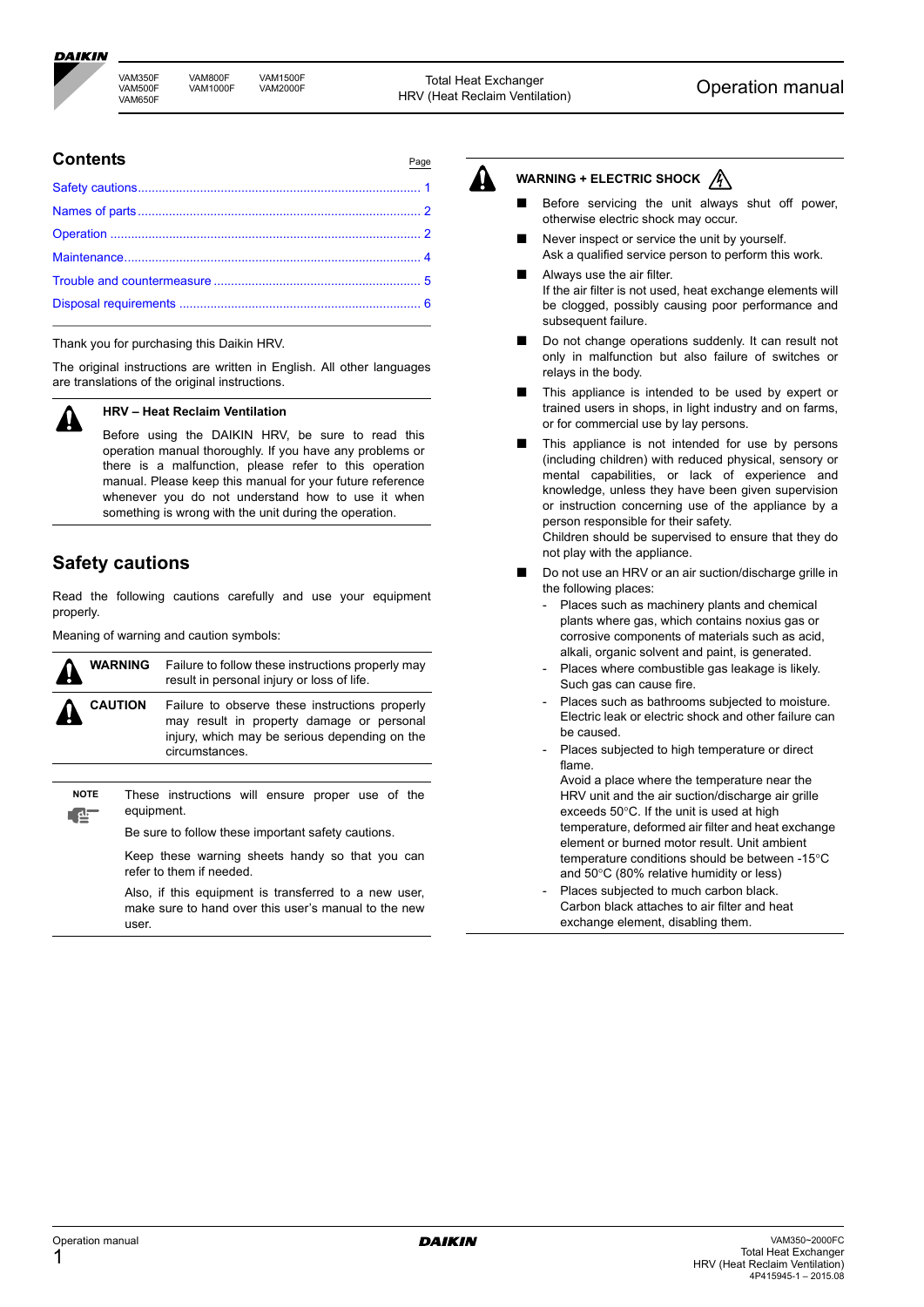# <span id="page-4-0"></span>**Names of parts**

Refer to [figure 1](#page-1-0) (models VAM350~1000F) and [figure 2](#page-1-1) (models VAM1500~2000F)

- **1** Ceiling hook
- **2** Duct connection flange
- **3** Exhaust fan
- **4** Air filter (Long life filter)
- **5** Damper
- **6** Switch box
- **7** Maintenance cover
- **8** Heat exchange elements
- **9** Name plate
- **10** Air supply fan
- **11** Remote controller (Option parts)
- **12** Damper motor
- **13** EA (Exhaust air) (Exhaust air to outdoor)
- **14** OA (Outdoor air) (Fresh air from outdoor)
- 15 Maintenance space for the air filters, the heat exchange elements and Switch box
- **16** RA (Return air) (Exhaust air from room)
- **17** SA (Supply air) (Feed air to room)

# <span id="page-4-1"></span>**Operation**

## **Explanation for systems**

This product is operated differently depending on the system configuration.

For the operation of the remote controller for indoor unit and of the centralized controller, refer to the instruction manual provided with each unit.

#### Operation for each system

## **Independent system**



#### *Operation method*

The remote controller turns the HRV unit on and off (refer to the section ["Operation with the remote control exclusively for Air](#page-5-0) [conditioning operation HRV units \(BRC301B61\)" on page 3\)](#page-5-0).

#### **Combined operation system with VRV systems and Sky-air series**

#### **Combination 1**



#### *Operation method*

The remote controller for air conditioner turns the air conditioner and HRV unit on and off.

If only the HRV unit is used without operating the air conditioner, set the unit in the " $\bigoplus$ " VENTILATION mode. (Refer to the section ["Operating the HRV unit using the remote controller of the VRV](#page-6-2)[system air conditioner" on page 4\)](#page-6-2)

#### **Combination 2**

#### *Operation method*

The ON/OFF and timer operation can not be performed using the HRV remote controllers.

(The indication of centralized control "  $\sqrt{\frac{1}{2}}$ " appears on the display.)

Other operations can be performed using the HRV remote controllers.

Starting and stopping operations of the indoor unit and the HRV unit can be performed using the indoor remote controllers.

(Refer to the section ["Operation with the remote control exclusively](#page-5-0) [for Air conditioning operation HRV units \(BRC301B61\)" on page 3\)](#page-5-0)

#### **Centralized system**



Remote controller for indoor unit

## *Operation method*

When the HRV remote controllers is not connected, the Centralized controller controls the operation of the HRV unit. (Refer to the section ["Independent operation of the HRV unit using the centralized](#page-6-1) [controller \(DCS302C51\)" on page 4](#page-6-1))

When the HRV remote controllers is connected, operation can be started and stopped using the centralized controller or the indoor and the HRV remote controllers.

During the indication of centralized control "  $\frac{1}{\sqrt{1-\frac{1}{2}}}$ " appears on the display, the ON/OFF and timer operation may not be possible with the HRV remote controllers.

Other operations can be performed using the HRV remote controllers. (Refer to the next sections)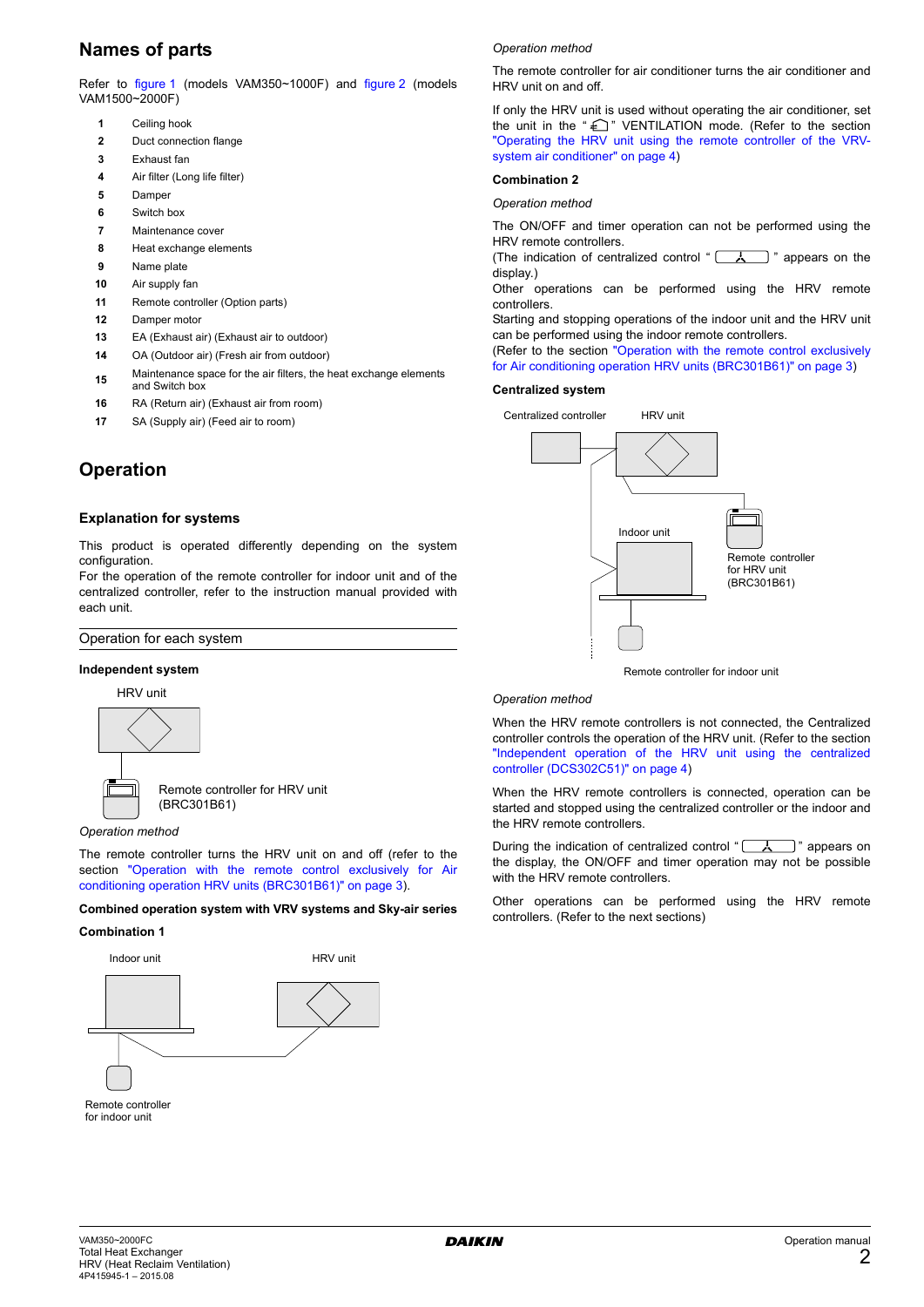## <span id="page-5-0"></span>**Operation with the remote control exclusively for Air conditioning operation HRV units (BRC301B61)**

For non-independent systems, starting/stopping operation and timer operation may not be possible.

Use the air conditioner remote control or the Centralized controller in such cases.



BRC301B61: Remote controller for HRV

**1.** Operation lamp

This pilot lamp (red) lights up while the unit is in operation. **2.** Operation/Stop button

When pushed once, the unit starts operating. When pushed again, the unit stops.

**3.** Air flow rate changeover button

Air flow rate can be changed over to " $\mathcal{H}$ " Low mode or

 $\bigoplus$  " High mode,

- " FRESH UP" Low FRESH UP mode,
- **"** <sup>#</sup> FRESH UP" High FRESH UP mode.

# For "FRESH UP" operation

When this indication does not show: The volume of outdoor air supplied into the room and that of the room air exhausted outdoors is equivalent.

For "FRESH UP" operation

- If it is set to "Fresh up air supply": The volume of outdoor air supplied into the room is larger than that of room air exhausted outdoors. (This operation prevents the odor and moisture from kitchens and toilets from flowing into the rooms.) This is the factory setting.
- If it is set to "Fresh up air exhaust": The volume of room air exhausted outdoors is larger than that of outdoor air supplied into the room. (This operation prevents the hospital odor and floating bacteria from flowing out to the corridors.)

To change the setting, refer to chapter "Local settings" in the installation manual.

- **4.** Ventilation mode changeover button
	- $\frac{w}{(\Box w)}$ " Automatic mode.

The temperature sensor of the unit automatically changes the ventilation of the unit in Bypass mode and Heat Exchange mode.

"  $\mathcal{D}$  " Heat Exchange mode.

In this mode, the air passes through the heat exchanger element to effect Total Heat Exchanging ventilation.

"  $\mathbb{Z}$ " Bypass mode.

In this mode, the air does not pass through the heat exchange element but by passes it to effect Bypass ventilation.

- **5.** Indication of operation control method:  $\boxed{\Box \Box \bot}$ 
	- When the operation of HRVs are linked with the air conditioners, this indication may be shown.

While the indication is shown, the ON/OFF of HRVs cannot be operated by the HRV remote controller.

**6.** Indication of operation standby:  $(')$ 

It indicates the precooling/preheating operation. This unit is at stop and will start operation after the precooling/preheating operation is over.

Precooling/preheating operation means the operation of HRVs is delayed during the startup operation of linked air conditioners, for example before the office hours.

During this period the cooling or heating load is reduced to bring the room temperature to the set temperature in a short time.

**7.** Indication of centralized control: ्र

When a remote controller for air conditioners or devices for centralized control are connected to the HRVs, this indication may show.

When this indication appears on the display, the ON/OFF and timer operation may not be possible with the HRV remote controllers.

**8.** Indication of air filter cleaning

When the indication " $\mathbb{R}^{\pm}$ " appears on the display, clean the filter.

- **9.** Filter signal reset button
- **10.** Inspection button

This button is to be used only for service. It is not to be used normally.

<span id="page-5-1"></span>*How to operate with timer*

- **11.** Schedule timer button " $\left[\frac{\Theta_{1}}{\Theta_{10}}\right]$ / $\oplus \frac{\infty}{\infty}$ ". This button enables or disables the schedule timer.
- **12.** Push the time adjust button  $\left\{\begin{matrix} \mathbf{A} \\ \mathbf{C} \end{matrix}\right\}$  to set the time.
- **13.** Push the programming button " $\boxed{\frac{1}{\mathcal{L}}}$ ", " $\overset{?}{\leftrightarrow}$ " Then, the reservation is finished.





 $\ddot{+}$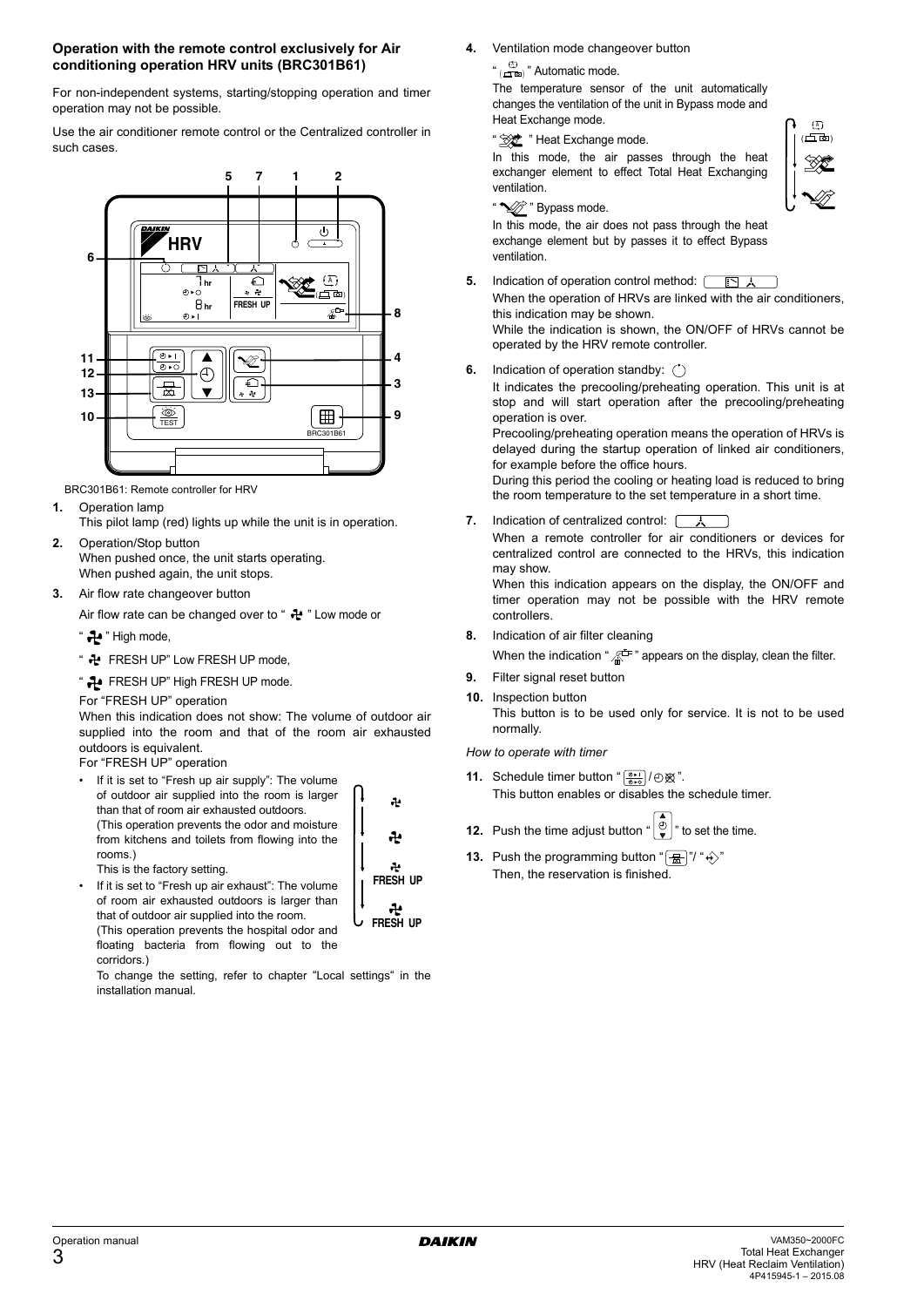## <span id="page-6-2"></span>**Operating the HRV unit using the remote controller of the VRV-system air conditioner**

Please read the manual supplied with the remote controller for more detailed instructions (optional controllers: BRC1D52 or BRC1E52).



BRC1D52: Remote controller for VRV

- **1** Operation lamp
- **2** Operation/stop button
- **3** Fan speed icon
- **4** Air filter cleaning time icon
- **5** Element cleaning time icon
- **6** Air conditioner fan speed button
- **7** Air filter cleaning time icon reset button
- **8** Air conditioner operation mode
- **9** Inspection button
- **10** Air flow rate changeover button
- **11**
- **12** See ["How to operate with timer" on page 3](#page-5-1) **13**
- **14** Ventilation mode button
- **15** Operation mode display
- **16** Defrost/hotstart mode icon
- **17** Indication of centralized control

When the VRV-system air conditioner is connected with the HRV unit with a direct duct, the remote controller of the air conditioner cannot be used to select the VENTILATION mode. To use the HRV unit without operating the air conditioner, set the air conditioner in the FAN VENTILATION mode and select the low fan speed.

 Every time the operation mode selector is pressed, the operation mode display changes as shown below.

# **Example**



- When the  $\Box$  "FILTER" indication appears on the display, clean the filter of the HRV unit. (Refer to the section ["Maintenance" on](#page-6-0)  $naq<sub>e</sub>$  4)
- For adjusting the installation settings, contact your installer.

## <span id="page-6-1"></span>**Independent operation of the HRV unit using the centralized controller (DCS302C51)**

- **E** After selecting the zone where only the HRV operation is desired, press the operation mode selector and select " $\epsilon$ VENTILATION. The HRV unit can then be operated independently from the air conditioner.
- When the  $\Box$  "FILTER" indication appears on the display, clean the filter of the HRV unit. (Refer to the section ["Maintenance" on](#page-6-0) [page 4](#page-6-0))

# <span id="page-6-0"></span>**Maintenance**

# **(for a qualified service person only)**

# **WARNING**

- Be sure to turn off the OPERATION switch and disconnect the power.
- Only a qualified service person is allowed to perform maintenance.
- During operation, never check or clean the HRV. It may cause electrical shock and it is very dangerous to touch the rotating part.

Maintenance for the air filter

## **Cleaning frequency**

**At least once every two years (for general office use) (clean more frequently if necessary.)**

- **1** Go into the ceiling through the inspection hole, remove binding metal of maintenance cover and take it off. (Refer to [figure 3](#page-2-0) (A = Models VAM350~1000F, B = Models VAM1500~2000F))
	- **1** Maintenance cover
	- **2** Binding metal
	- **3** Hanging metal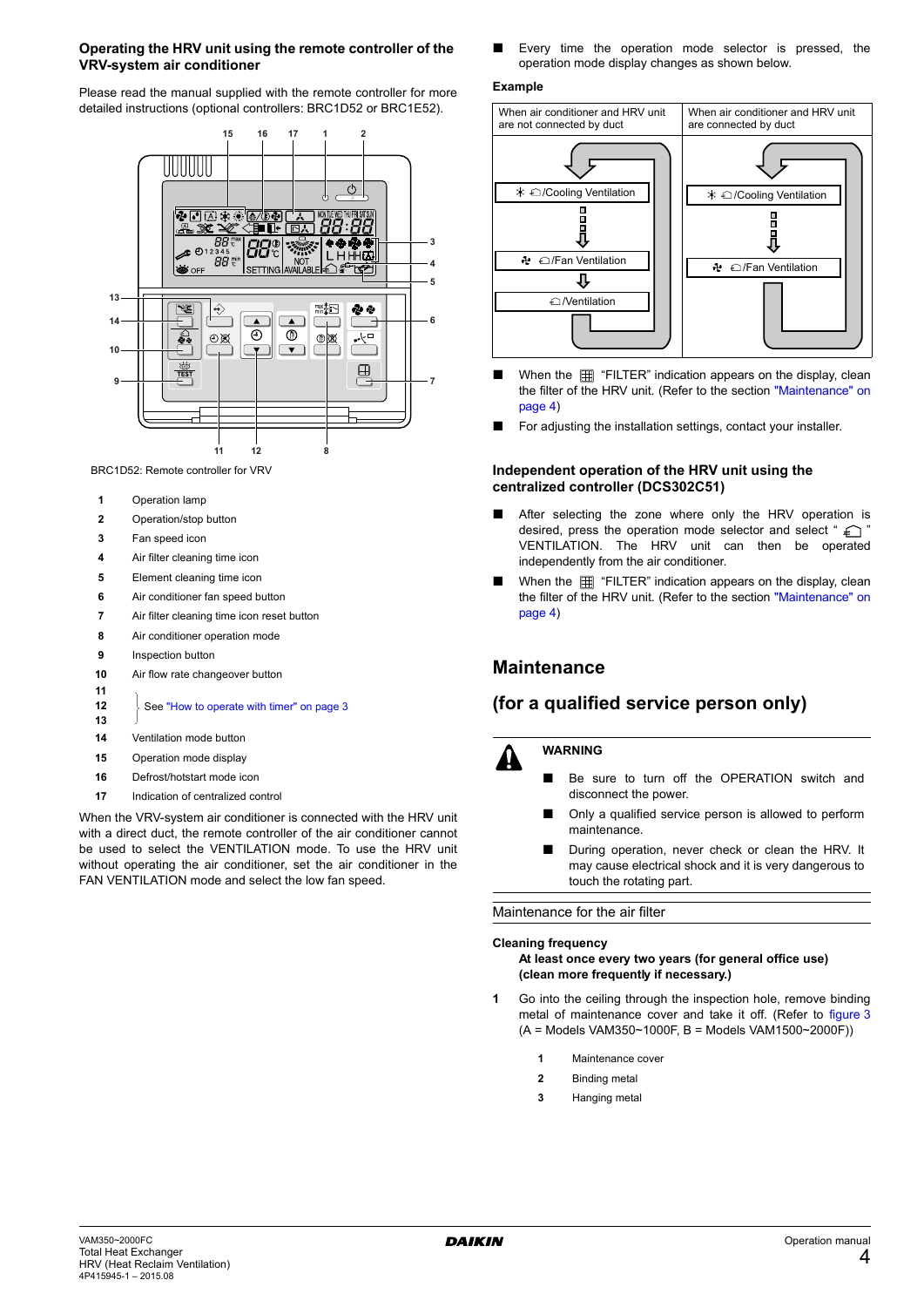- **2** Take out the heat exchange elements from the unit body. (Refer to [figure 4](#page-2-1)  $(A =$  Models VAM350~1000F, B = Models VAM1500~2000F))
	- **1** Heat exchange element
	- **2** Handle
	- **3** Rail
	- **4** Filter
- **3** To clean the air filter, lightly pat it with hand or remove dust with a vacuum cleaner. If excessively dirty, wash it in water. (Refer to [figure 5\)](#page-2-2)
- **4** If the air filter is washed, remove water completely and allow to dry for 20 to 30 minutes in the shade. When dried completely, install the air filter back in place. (Refer to [figure 6](#page-2-3))
- **5** Install the maintenance cover securely in place. Maximum allowed torque on the screws is 2,17 Nm.

# **CAUTION**

- Do not wash the air filter in hot water
- Do not dry the air filter over a fire.
- Do not subject the air filter to direct sunlight.
- Do not use organic solvent such as gasoline and thinner on the air filter.
- Be sure to install the air filter after servicing. (Missing air filter causes clogged heat exchange element.) Replacement air filters are available.

Maintenance for the heat exchange element

#### **Cleaning frequency**

## **At least once every two years (for general office use) (clean the element more frequently if necessary.)**

- **1** Use a vacuum cleaner to remove dust and foreign objects on the surface of the heat exchange element. (Refer to [figure 7\)](#page-2-4)
	- Use the vacuum cleaner equipped with a brush on the tip of the suction nozzle.
	- Lightly contact the brush on the surface of the heat exchanging element when cleaning. (Do not crush the heat exchange element while cleaning.)
- **2** Install the air filter securely in place.
- **3** Put the heat exchange element on the rail and insert it securely in place.
- **4** Install the maintenance cover securely in place.

# **CAUTION**

Never wash the heat exchanger element with water.

# <span id="page-7-0"></span>**Trouble and countermeasure**

**If your unit does not operate properly, check the following items**

| <b>Conditions</b>                                                       | <b>Causes</b>                                                                                     | <b>Corrective actions</b>                                                                                                                                                                    |
|-------------------------------------------------------------------------|---------------------------------------------------------------------------------------------------|----------------------------------------------------------------------------------------------------------------------------------------------------------------------------------------------|
| The unit does not operate at all.                                       | Check if there is a power failure.                                                                | After power has been restored, start operation again.                                                                                                                                        |
|                                                                         | Check if the fuse has blown or breaker has worked.                                                | Change the fuse or set the breaker.                                                                                                                                                          |
|                                                                         | Check if the indication of operation control method on<br>remote controller (BRC301B61) is shown. | This is normal. Operate the unit using the air<br>conditioner remote control or centralized controller.<br>(Refer to "Operation" on page 2)                                                  |
|                                                                         | Check if the indication of operation stand by on<br>remote controller (BRC301B61) is shown.       | It indicates the precooling/preheating operation. This<br>unit is at stop and will start operation after the<br>precooling/preheating operation is over.<br>(Refer to "Operation" on page 2) |
| Amount of discharged air is small and the<br>discharging sound is high. | Check if the air filter and heat exchange element are<br>clogged.                                 | Refer to "Maintenance" on page 4.                                                                                                                                                            |
| Amount of discharged air is large and so is the<br>sound.               | Check if the air filter and heat exchange element are<br>installed.                               | Refer to "Maintenance" on page 4.                                                                                                                                                            |

# **If the following occurs, consult the dealer where the unit was purchased**

List of malfunction codes of remote controller of the HRV-system air conditioner

| <b>Operation lamp</b> | Inspection<br>indicator | Unit No.        | <b>Malfunction code</b> | <b>Description</b>                                                          |
|-----------------------|-------------------------|-----------------|-------------------------|-----------------------------------------------------------------------------|
| On                    | Off                     | Blinking        | 64                      | Indoor air thermistor malfunction                                           |
| On                    | Off                     | <b>Blinking</b> | 65                      | Outdoor air thermistor malfunction                                          |
| On                    | Off                     | <b>Blinking</b> | 6A                      | Damper-related malfunction                                                  |
| Blinking              | Blinking                | <b>Blinking</b> | 6A                      | Damper-related malfunction + thermistor                                     |
| Blinking              | <b>Blinking</b>         | <b>Blinking</b> | A <sub>6</sub>          | Locked rotor                                                                |
| Blinking              | <b>Blinking</b>         | <b>Blinking</b> | C <sub>1</sub>          | Fan communication error                                                     |
| Blinking              | <b>Blinking</b>         | <b>Blinking</b> | U <sub>5</sub>          | Transmission error between the unit and remote controller                   |
| Off                   | <b>Blinking</b>         | Off             | U <sub>5</sub>          | Printed circuit board error or setting error of remote controller           |
| Off                   | Blinking                | Off             | U8                      | Transmission error between main remote controller and sub remote controller |
| Off                   | Blinking                | <b>Blinking</b> | UA                      | Wrong remote controller installed                                           |
| On                    | Off                     | On              | UC                      | Repeated central address                                                    |
| <b>Blinking</b>       | <b>Blinking</b>         | <b>Blinking</b> | UE                      | Transmission error between the unit and centralized controller              |

 In case of malfunction with the code in white letters on black background, the unit still operates. However, be sure to have it inspected and repaired as soon as possible.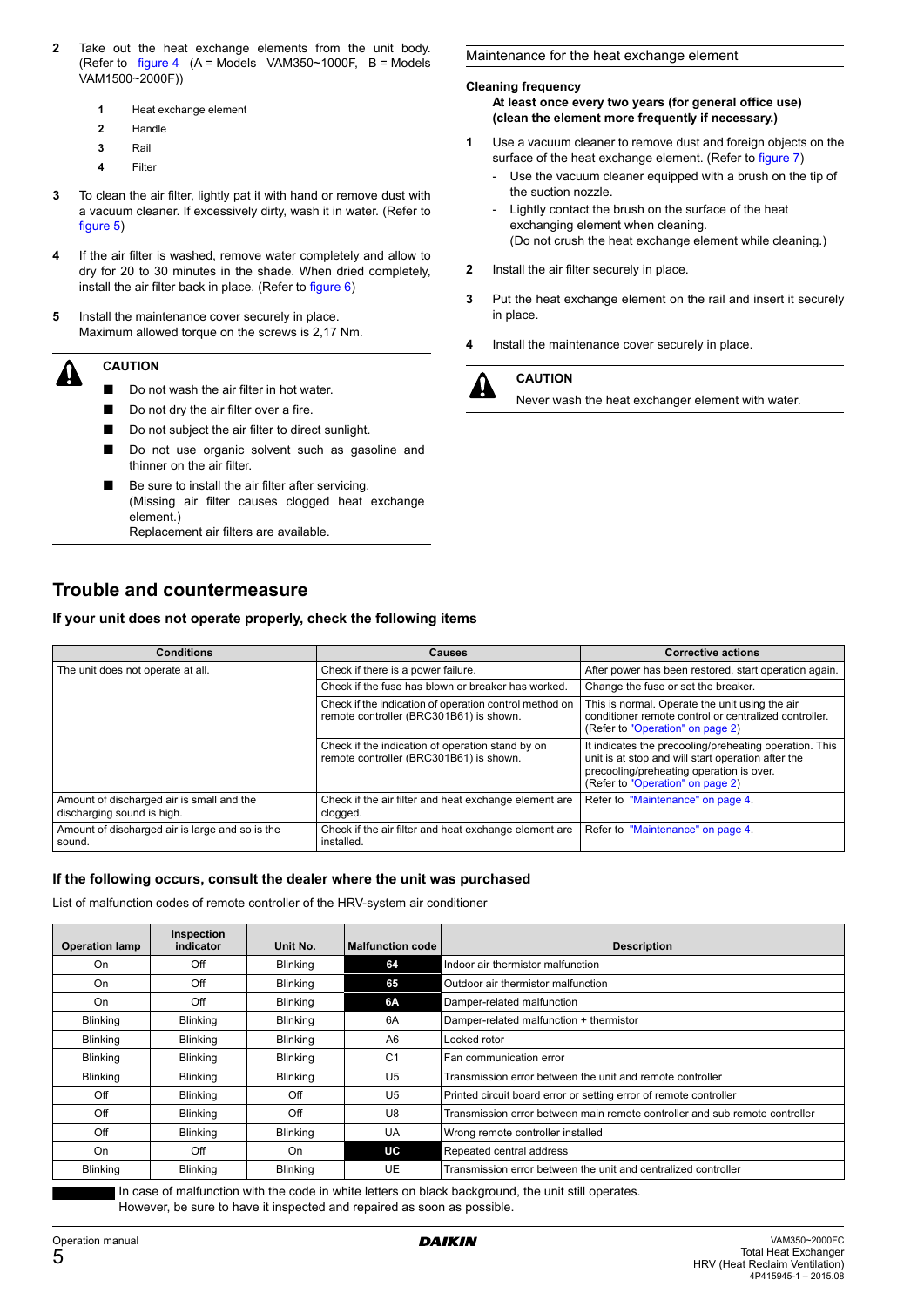# <span id="page-8-0"></span>**Disposal requirements**

Dismantling of the unit must be done in accordance with relevant local and national legislation.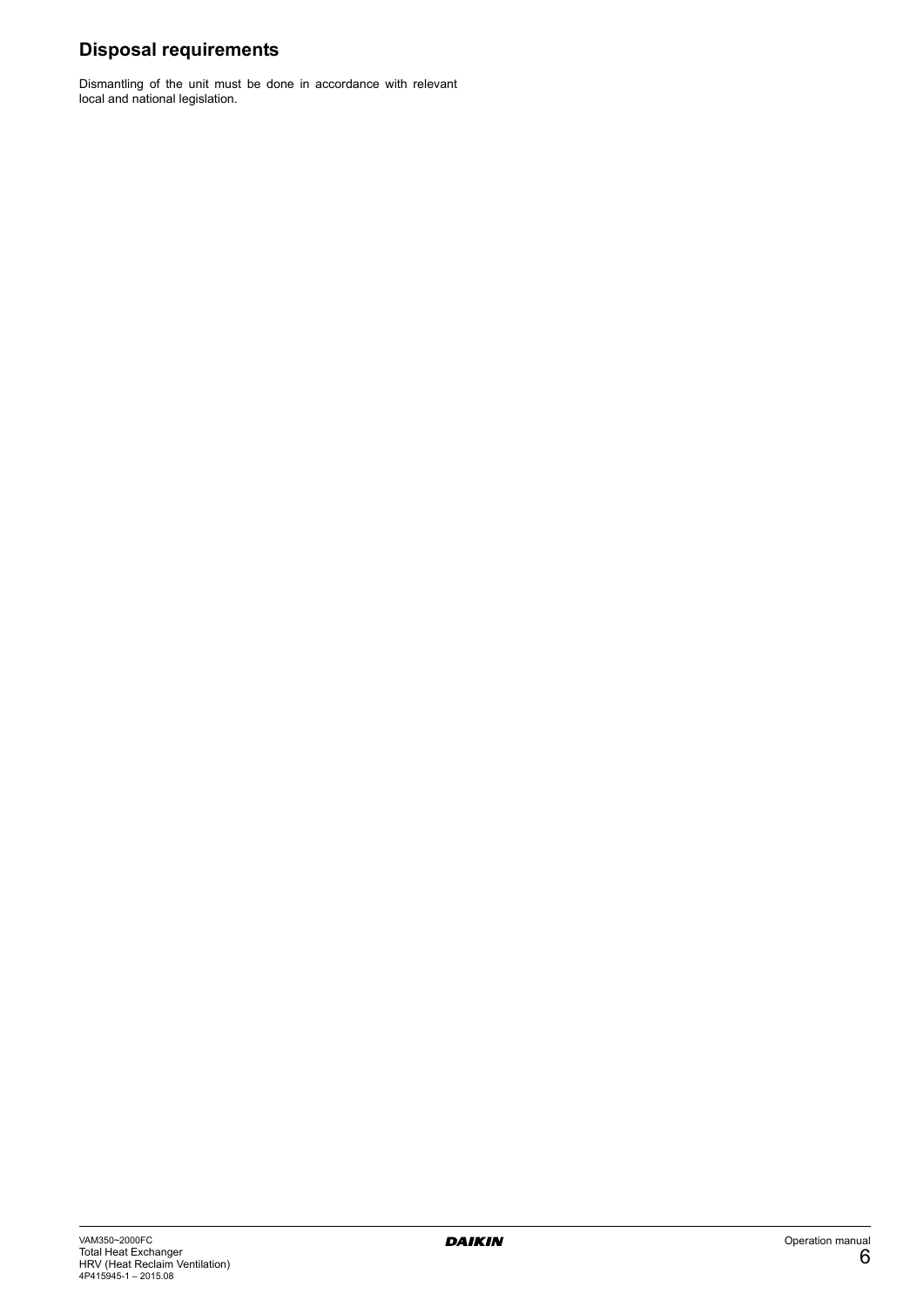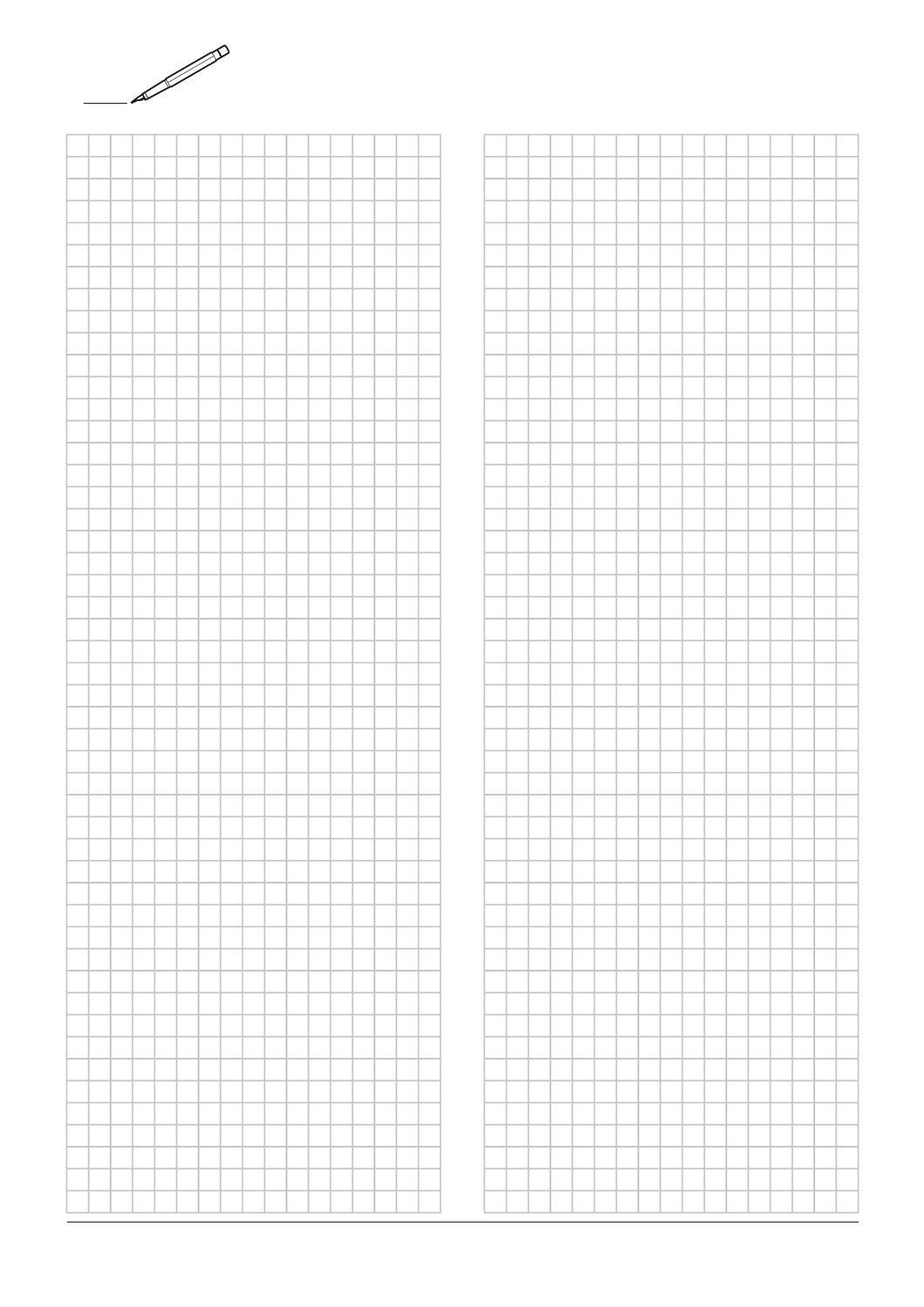